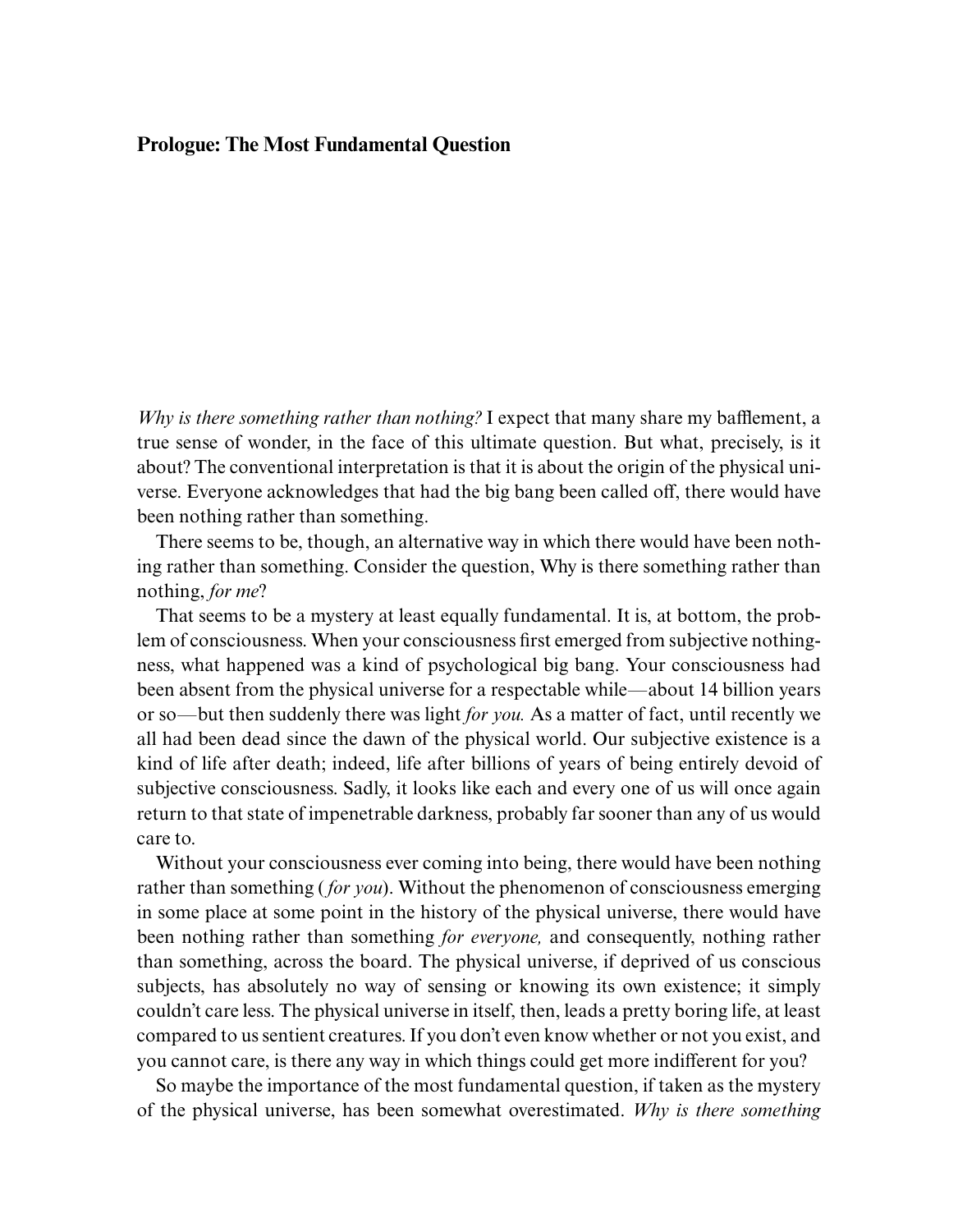*rather than nothing?* A few bits of dead physical matter and energy hovering about in an otherwise empty space-time would be enough to bring up the mystery of the physical universe in its entirety, but even if that mystery could be solved somehow, would the solution make much difference anyway?

The mystery of consciousness is a horse of another color. Consciousness *matters.* It makes a difference whose significance it is difficult to overstate. Just think about it: What if you, that is, your *consciousness,* had never existed? What if there had never been anything *for you*? Surely that is not a minor difference. For whom? Well, the universe doesn't care anyway, so it is pointless to envisage things from its point of view. Of course it would not have noticed if you had not existed, but, then, it would not have noticed even if half of itself were missing. So why ask the universe in the first place? Let's ask you instead. Had you not existed, the *world-for-you* would not have existed either. Your subjective psychological reality, the world-*for-you,* would never have been. It is not a world of space-time, force fields, or subatomic particles we are talking about now, but a world of joys and sorrows, colors and sounds, thoughts and memories, embodiment and movement: a reality of lived experience and sensation. It is a world that, at the very least, *senses its own existence,* though it may not understand it or have the ability to conceptualize it *as* sensed existence. Nevertheless, existence it is, a subjective existence that matters in a way that the objective existence of an entire universe of physical substance, if devoid of consciousness, could never matter.

In the light of the above considerations, it is no wonder that the problem of consciousness has been regarded as perhaps the most significant question that still remains unsolved by science. Consciousness is literally a matter of life and death: you exist only insofar as your subjective psychological reality exists. When it is wiped out for good, the world-for-you will be gone, and so will you.

Thus, it would be really nice, wouldn't it, to have a clear scientific theory about consciousness that explains, once and for all, what these subjective worlds-*for-someone* are really all about; what the place of the subjective psychological reality is in the physical universe? Although the final answers will be certainly hard to come by anytime soon, it seems to me quite clear what the fruitful scientific approach to this problem should consist in. It should take very seriously both the subjective psychological reality of consciousness and the objective neurobiological reality, found in specific regions, called "brains," of the physical universe. Somehow, these two realities, although seemingly worlds apart, must be intimately connected.

If we can make any sense of that connection at all, it would seem that, one way or another, those two realities simply *must* lie along a single integrated continuum in the seamless order of nature. Perhaps such a continuum could be discovered by following—at least for the time being—the working hypothesis that consciousness is just another biological phenomenon in the brain. Not, I gather, an entirely ordinary biological phenomenon; instead, a very special one with several puzzling and amazing features,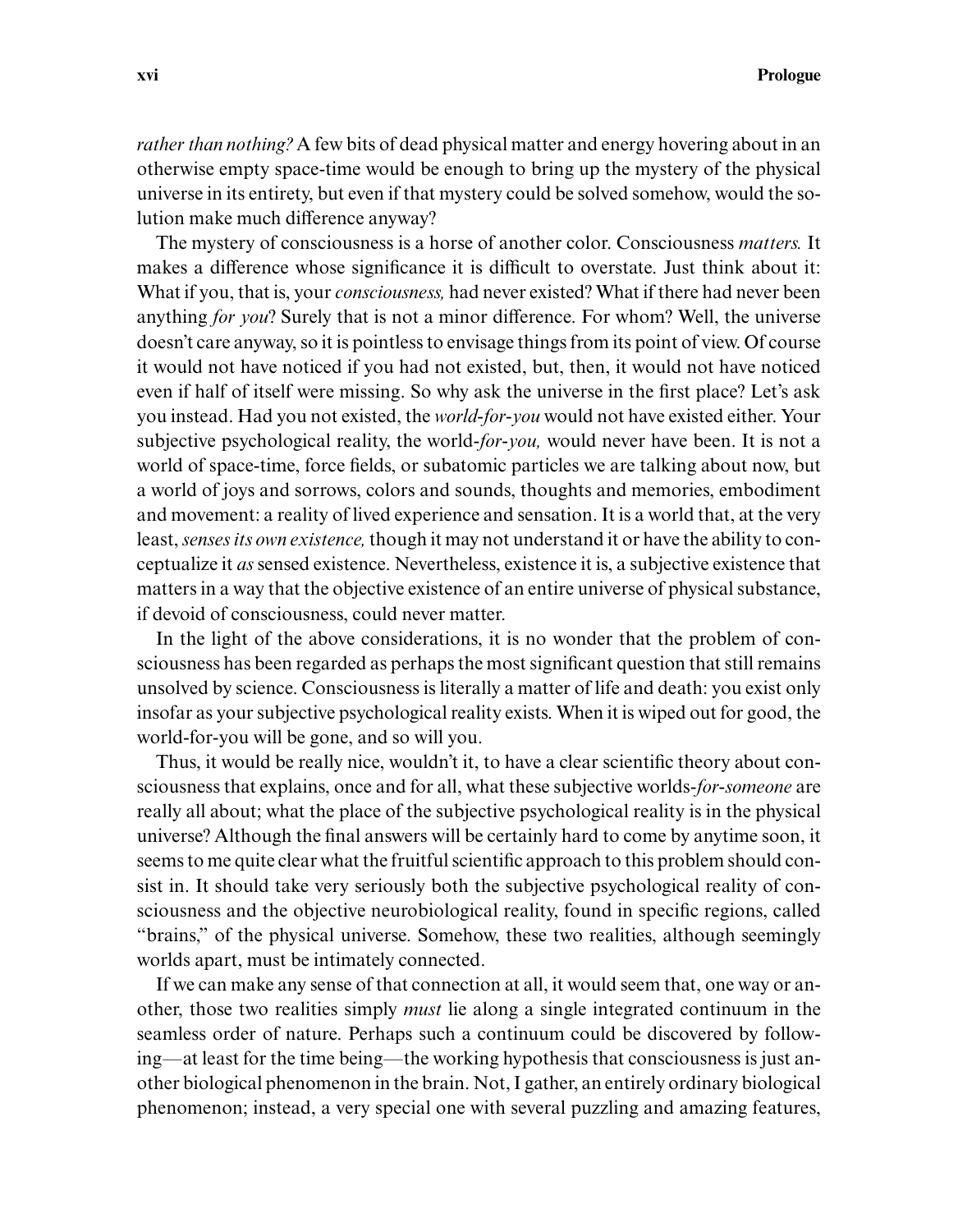but a natural biological phenomenon all the same. Therefore, treating consciousness as a real biological phenomenon in the brain seems to me a reasonable approach to the scientific study of consciousness.

I call this approach *biological realism* about consciousness. Biological realism treats subjective consciousness as a *real* phenomenon instead of denying or eliminating it as some sort of grand illusion or intellectual error. Biological realism regards consciousness as a *natural* phenomenon, one that requires a fully naturalistic explanation, instead of treating it as some sort of supernatural or mystical phenomenon entirely beyond the reach of human science. It takes consciousness as a *biological* phenomenon, which means that consciousness is realized at spatial and temporal scales, and levels of complexity in nature, similar to other biological phenomena. That is to deny that consciousness is basically a phenomenon found at the microscopic level of subatomic particles or quantum effects, for example.

Biological realism assumes that the biological phenomenon of consciousness is tightly anchored to, indeed literally located within, the confines of the biological reality found in the brain. Therefore, it denies the philosophical idea according to which consciousness, in some form at least, is present all over the physical universe, even in such unlikely places as electrons, stones, or thermostats (panpsychism). Biological realism also denies the position that consciousness has *no* definable spatial location or spatial properties whatsoever. It further denies the currently fashionable view of "embodied cognition" according to which consciousness is not confined to the brain, but in some unfathomable manner pervades the whole human body (or even extends beyond the body to the surrounding environment).

Biological realism treats the empirical biological sciences and the explanatory strategies applied to them as the best tools we have when trying to understand the place of consciousness in nature. Consciousness should be seen as a biological phenomenon in the brain, located at a particular level of organization in the overall hierarchical structure of nature. A biological research program on consciousness should build its philosophy, methodology and empirical approaches on these kinds of basic assumptions.

Cognitive neuroscientists may have taken for granted that something like biological realism must be the mainstream philosophical approach to the study of consciousness. After all, there is nothing terribly radical or inherently implausible about it—as a matter of fact, it is just our conventional scientific worldview extended to the problem of consciousness. Perhaps something like biological realism is tacitly assumed by most of the neuroscientists who try to uncover the neural basis of consciousness in the brain. But, strangely enough, most of the current philosophical approaches to consciousness seem to be in serious conflict with biological realism. The reason for the dominance of antibiological approaches in philosophy would be somewhat less of a mystery if the biological approach to consciousness had been already thoroughly examined by philosophers and found to be wanting. But, unfortunately, that does not seem to be the case.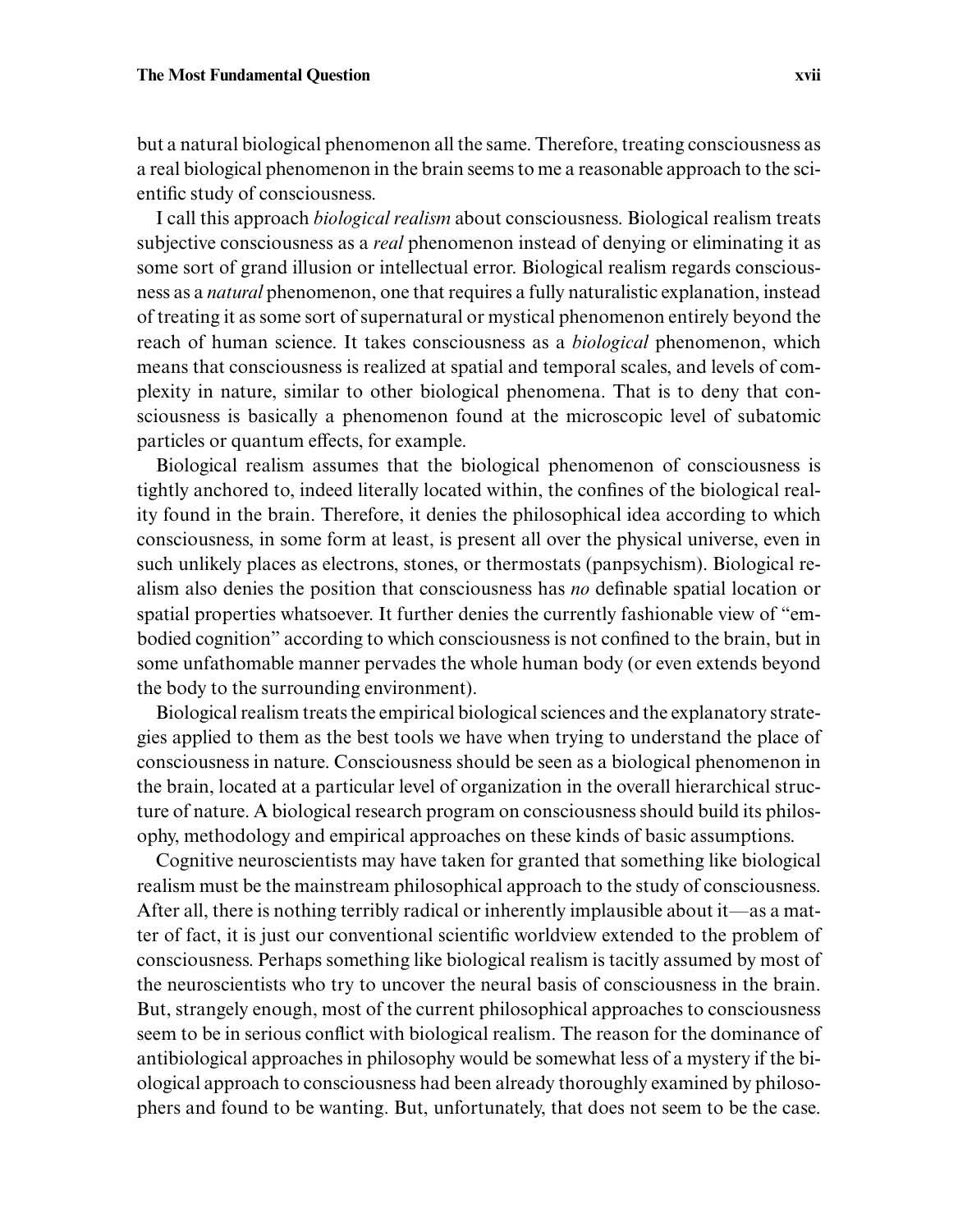Apart from the philosophical contributions of John Searle (1992, 2000), the theoretical and empirical implications of biological realism remain largely unexplored.

Therefore, my main task in this book is the following: To depict a *biological research program on consciousness* that accepts biological realism as its basic principle. A research program should incorporate a coherent global view of its subject domain. In the following chapters, I attempt to bring the study of consciousness under the unifying theoretical framework of biological realism.

This undertaking involves the following tasks. First, to get an idea of what the explanation of consciousness requires, consciousness must be placed in the same boat with other complex biological phenomena: the framework of multilevel explanation. Second, the currently available theories and empirical methods must be evaluated by asking what they can reveal about the levels of biological organization in the brain, where consciousness resides. Third, the wealth of results from different experimental approaches to consciousness should be placed in the context of the biological research program. Only in such a way will it be possible to understand how the different types of experiments and findings contribute to the overall understanding of consciousness.

The explanation of consciousness, in this view, is a slowly progressing scientific effort, an empirical and theoretical puzzle to be solved piece by piece; a biological mechanism to be elucidated gradually and piecemeal by empirical science. I fear that the problem of consciousness will never be resolved all of a sudden by constructing a single philosophical argument, no matter how witty, nor by running a single brain-imaging experiment, no matter how ingenious. Instead of such isolated attempts, an overall scientific research program is needed that provides a general philosophical and empirical framework, the big picture, to which the problem of consciousness can be firmly anchored, and, consequently, taken apart bit by bit and thereby solved, step by step. After all, that is how biological science has succeeded in solving other great mysteries of nature which once seemed eternal and irreconcilable.

So far the field of consciousness research has been quite a mess just because it lacks the big picture or an overall unifying theoretical framework. In the course of this book, I explore the major theoretical and empirical issues in consciousness research and relate them to each other under the framework of biological realism. I shall proceed in this task as follows.

The first, introductory part of the book opens with the observation that, despite frequent references to a "science" of consciousness, the field of consciousness research is still a long way from constituting a true science in the sense of a unified research program. In chapter 1 I delineate what would be required of a unified scientific research program on consciousness. I argue that any such research program must be committed to some shared fundamental assumptions concerning the nature of the *explanandum,* and I propose that biological realism provides us with a theoretical starting point from which to launch the hard core of a promising research program. Other types of funda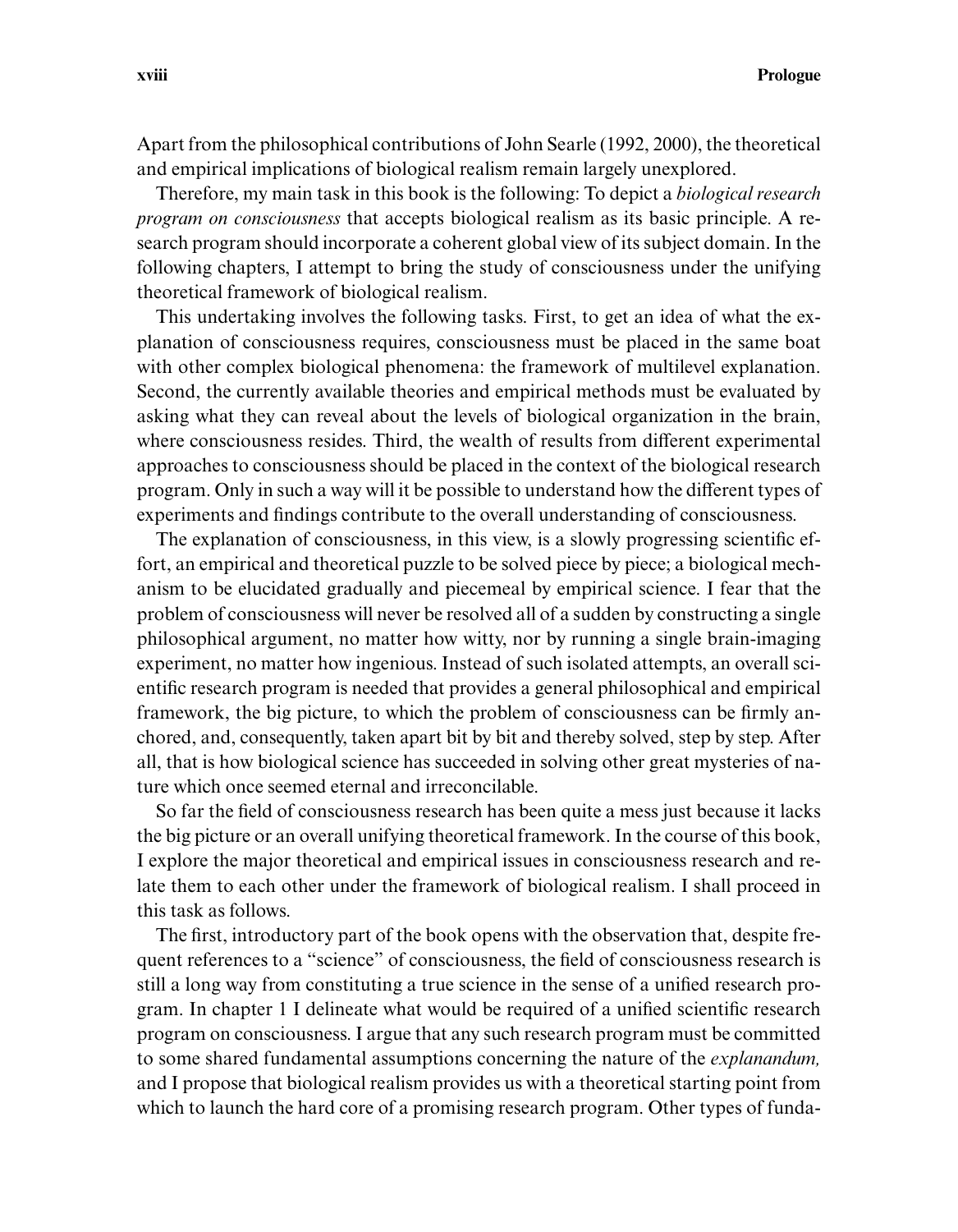mental assumptions (e.g., panpsychism, functionalism, and representationalism) lead to research programs dissimilar from biological realism in important respects. Many find the alternative approaches more plausible or acceptable than biological realism. In the course of this book I explain why I do not find the alternatives all that inviting.

Biological realism necessarily anchors the explanation of consciousness in the context of other biological sciences, especially cognitive neuroscience. Recent work in the philosophy of science has shown that the proper explanatory strategy in the context of the biological sciences is not the traditional idea of "theory reduction" or "deductivenomological explanation" but rather an approach that may be called "multilevel explanation." I will demonstrate how consciousness as a biological phenomenon can be fruitfully placed in the framework of multilevel explanation.

This explanatory framework of the biological sciences greatly clarifies what it means to "explain" consciousness. Consciousness can be placed in the multilevel framework if it is treated simply as one particular level of biological organization: the *phenomenal* level in the brain. In the multilevel framework the overall explanation of consciousness then breaks down into several smaller tasks: the downward-looking, backwardlooking, and upward-looking explanations. Different sorts of questions and evidence are relevant for illuminating each of these explanatory dimensions. The downwardlooking explanation should answer the question, What are the neural microlevel mechanisms of consciousness? The backward-looking explanation illuminates the causal history of consciousness, How are the contents of consciousness modulated by external stimuli?, When does consciousness emerge and how does it develop in the brain of a newborn baby?, and Why was consciousness selected for during evolutionary history? The upward-looking explanation tells us what the functional role of consciousness is in the brain and in guiding external behavior: How does consciousness contribute to adaptive behavior? In the rest of the book these different explanatory dimensions are systematically charted.

Chapter 2 begins with the observation that before an *explanation* of any biological phenomenon is feasible, the explanandum must be clearly and unambiguously *identified.* This requires a systematic description of the phenomenon. One way to this end is to clarify the conceptual mess surrounding consciousness. The biological research program needs a detailed *conceptual map* of the territory. Only then is there a real possibility for conceptual integration so that most people would use the fundamental concepts of the field in the same way. I present an initial map of the conceptual territory by introducing the most central concepts and conceptual distinctions that I believe a research program on consciousness should include.

Part II of the book describes the theoretical and philosophical foundations of the research program. As evidenced by the history of biology, a useful strategy to make initial theoretical progress in a relatively new area of empirical research is to utilize *metaphors* and *model systems.* In chapters 3, 4, and 5 I explore the model systems and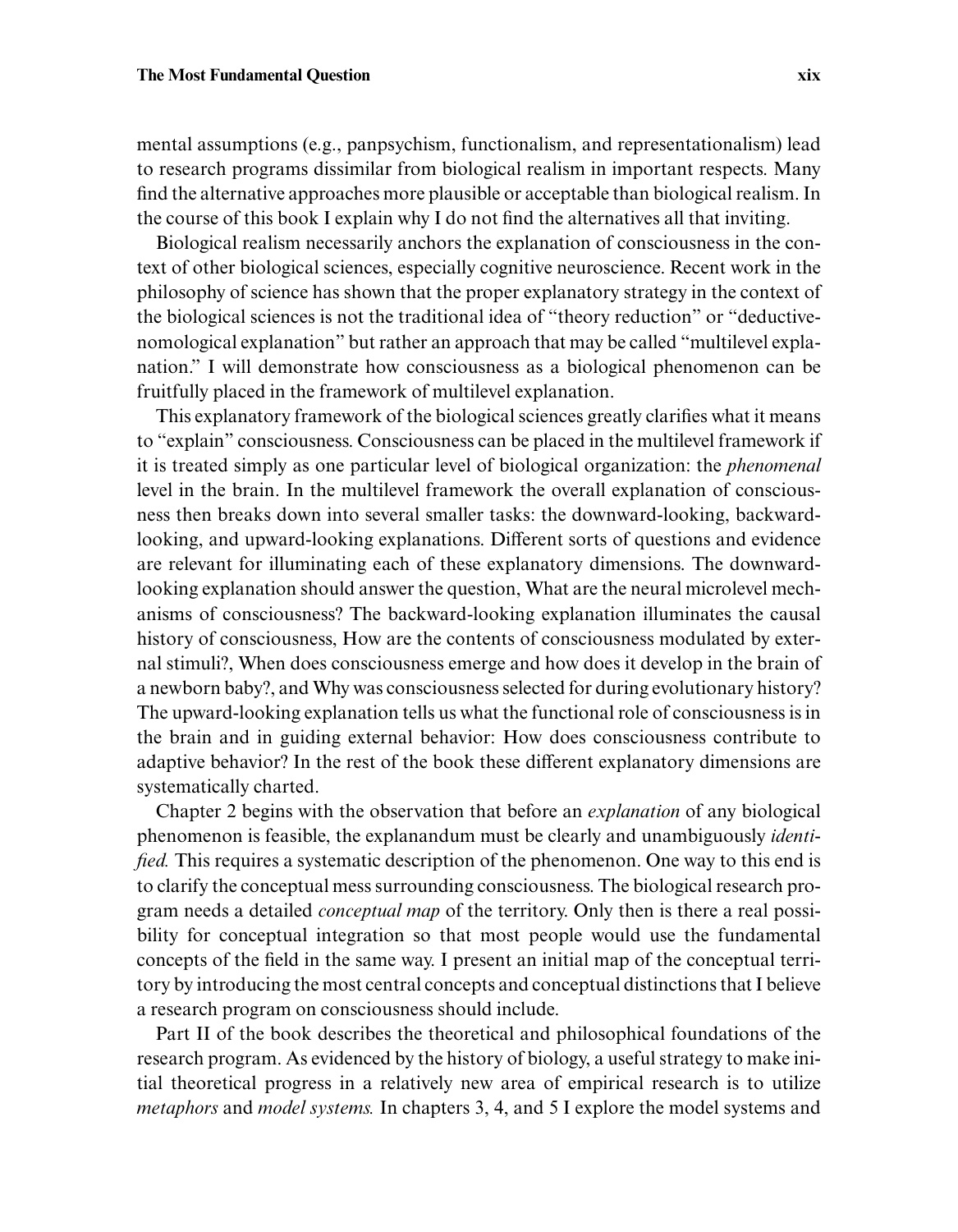metaphors of consciousness. Visual awareness has been proposed by many to be the most promising model system for consciousness research. I suggest that in addition to visual awareness, *the dreaming brain* also constitutes an excellent model system for the study of consciousness. During dreaming, the full range of subjective experiences is brought about by a brain that is effectively isolated from stimulus input and motor output. The dreaming brain thus creates a kind of "pure" consciousness, which has wideranging theoretical and philosophical implications. By exploring the phenomenology of dreaming we end up with a particular metaphor of consciousness that captures the phenomenon — the explanandum—purely from the first-person point of view: *the world-simulation metaphor* of consciousness.

In chapter 6 the theoretical foundations of the world-simulation metaphor are explored. The basic feature of phenomenal reality is *the sense of presence:* The contents of consciousness form *the world now present for me,* a kind of virtual reality in the brain. Thus, the theoretical explanation of consciousness requires a philosophical account of *inner presence* and *presentation* (rather than *re*presentation).

The epistemological and metaphysical implications of the world-simulation metaphor are analyzed in chapter 7. I argue that the biological research program requires a philosophical account of "presence." This concept has a respectable philosophical background in old discussions of "acquaintance." A few current philosophers have reintroduced the concept of "presence" in some form into modern discussions on consciousness, but these writings seem to have appeared in isolation from each other, not accumulating as a serious alternative in the philosophy of consciousness. One reason for this may be that many philosophers still seem to think that this type of view will necessarily lead to a hopeless metaphysical and epistemological cul-de-sac where an internal homunculus must be postulated who infallibly perceives private mental objects or sense-data. I will show that it is not all that difficult to avoid those outdated philosophical traps and to construct a coherent and plausible way of thinking about consciousness as inner presence.

There are several lines of philosophical thought that resist biological realism or the internalism inherent in the world-simulation metaphor. In chapter 8 I try to expose the reasons why many reject the view that consciousness is a biological phenomenon residing within the confines of the brain, or the view that inner phenomenal presence is the most fundamental aspect of consciousness. I suggest that alternative ways of characterizing and localizing consciousness, advocated by such approaches as direct realism, representationalism and content externalism, embodied cognition, neurophenomenology, projectivism, and panpsychism, are not entirely convincing as the philosophical basis of a progressive scientific research program on consciousness.

Part III concentrates on the task of "empirical phenomenology": the description of consciousness on its own terms. In chapter 9 I describe the basic principles of such phenomenology. I end up arguing for the view that the most fundamental ingredient of the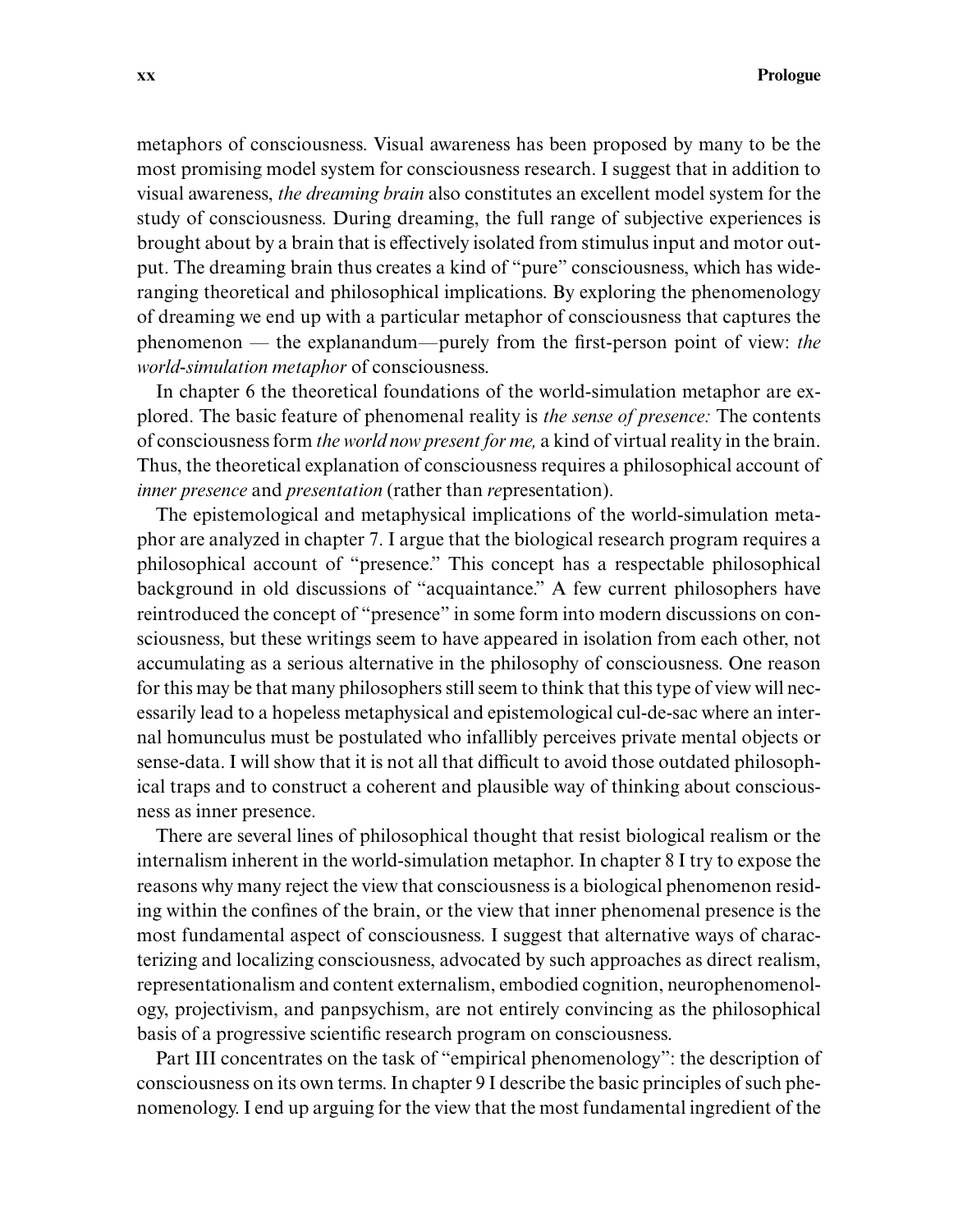phenomenal level is some sort of a unifying spatial coordinate system—which I call "virtual space"— in which the rest of the phenomenal contents must be embedded to be directly present in subjective experience. Virtual space is the invisible but unifying framework that underlies the global unity of consciousness. It explains why there is at any one time exactly *one* world-*for-me* in which all my phenomenal experiences occur in a fundamentally interrelated fashion. In chapter 10 I apply empirical phenomenology to illustrate how the multifarious contents of consciousness are constructed out of dissociable phenomenal parts and features. This exploration leads to insights about the nature of "virtual objects" and the "virtual self," fundamental components of phenomenal consciousness during both dreaming and wakefulness.

The phenomenological observations thus suggest that, on the one hand, consciousness is fundamentally unified—it forms a single phenomenal *world-for-me—*but on the other hand, the diverse phenomenal features and contents of consciousness must be based on a number of different underlying mechanisms. In part IV I concentrate on the *unity of consciousness* and on the problem of its mechanisms: *the binding problem.* In chapter 11 I show that the binding problem is not a single problem, but a set of related problems that need to be disentangled from each other. "Binding" refers to three distinct problems in three different disciplines: neuroscience, cognitive science, and consciousness research. Once these distinctions are made clear, we can see how the binding of phenomenal consciousness, or the unity of consciousness, relates to research at the cognitive and neural levels of description. Chapters 12 and 13 then apply this analysis to several neuropsychological disorders and other related phenomena in which the normal phenomenal unity of consciousness breaks up. The complexity and independency of several different binding mechanisms that must be at work when our normal unified phenomenal consciousness is constructed in the brain is thus dramatically exposed. Chapter 14 describes how the mechanisms of binding fail in the dreaming brain, producing bizarre combinations of phenomenal content in dream images. However, the failures to bind the dream world together coherently seem to follow interesting regularities which will be revealed with the help of a systematic exploration of dream phenomenology.

Chapter 15 explores the binding problem as it appears in cognitive science and cognitive psychology. Although the discussions in those fields hardly ever mention consciousness, it is possible to find interesting theoretical relations between phenomenal unity and cognitive unity. In fact, I argue that some of the data structures or representations identified in cognitive theories are none other than the subjective phenomenal contents of consciousness in disguise. In cognitive theories, selective attention and binding are closely coupled. Therefore, in cognitive science consciousness is often confused with (or even equated with) attention. I believe this is a mistake. Therefore, I try to clarify how exactly visual consciousness is related to the cognitive concept of visual attention.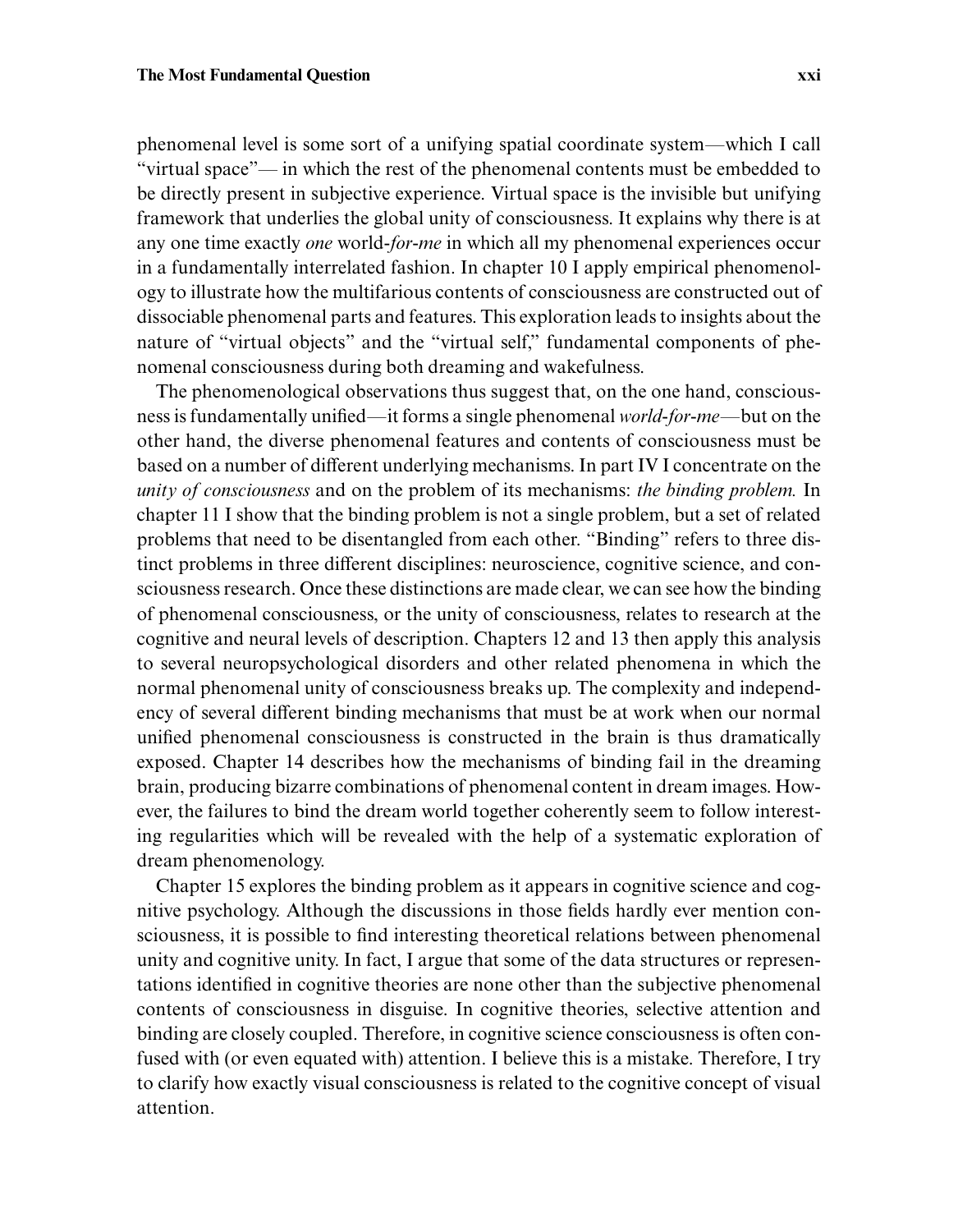Chapter 16 explores the neural mechanisms of binding. A large body of empirical evidence from neuroscience shows that the unity of phenomenal consciousness is closely related to neural synchronicity and coherence. These results have important implications also for the search of the neural correlates of consciousness (NCC), a topic to be discussed in greater detail later in the book.

Part V moves downward from the phenomenal level to explore the microlevel mechanisms of consciousness. To define those mechanisms is to give a *downward-looking* or *constitutive explanation* for consciousness. The fundamental problem related to this project is known as the *explanatory gap.* I suggest that the biological research program will be able to build bridges that cross the gap from neuroscience to phenomenal consciousness. In chapter 17 I first point out that the explanatory gap and the possibilities for a reduction between the neural and the phenomenal realities have been discussed traditionally in the context of the deductive-nomological framework of explanation. I argue that it is an inappropriate explanatory framework for the biological sciences and therefore the explanatory gap should be placed in the context of multilevel explanation. The history of science shows that the existence of an explanatory gap in some domain most likely is a sign not of an irremovable mystery nor of the sudden, inexplicable emergence of nonphysical entities, but that there are levels of natural organization involved that have not yet been discovered by empirical science.

The task of the biological research program is to uncover all the levels of organization in the brain that will be crucial for the explanation of consciousness. This task is primarily a challenge for cognitive neuroscience and functional brain imaging. Chapters 18, 19, and 20 deal with the NCC or the experimental search for consciousness in the brain by using the methods and theories of neuroscience. The core question here is, If we find the neural correlates of consciousness in the brain, will we then be able to explain consciousness in neural terms? The view recently defended by several philosophers is that even perfect empirical neuroscience will never be able to explain consciousness, while the view among many cognitive neuroscientists appears to be that the currently available brain-imaging methods are already revealing the neural mechanisms of consciousness in colorful images produced by positron emission tomography (PET) and functional magnetic resonance imaging (fMRI), and that those methods will eventually provide us with theoretical explanations of consciousness. In contrast to these views I argue that, if biological realism is taken seriously, it follows that the currently available methods of functional brain imaging, though useful up to a point, are not adequate to truly discover the phenomenal level of organization in the brain. However, more sophisticated methods might take us to the point where empirical neuroscience is capable of putting forward genuine explanations of consciousness. Since we do not yet have such methods available, we need to stretch our imagination a little to catch a glimpse of the possible future of cognitive neuroscience.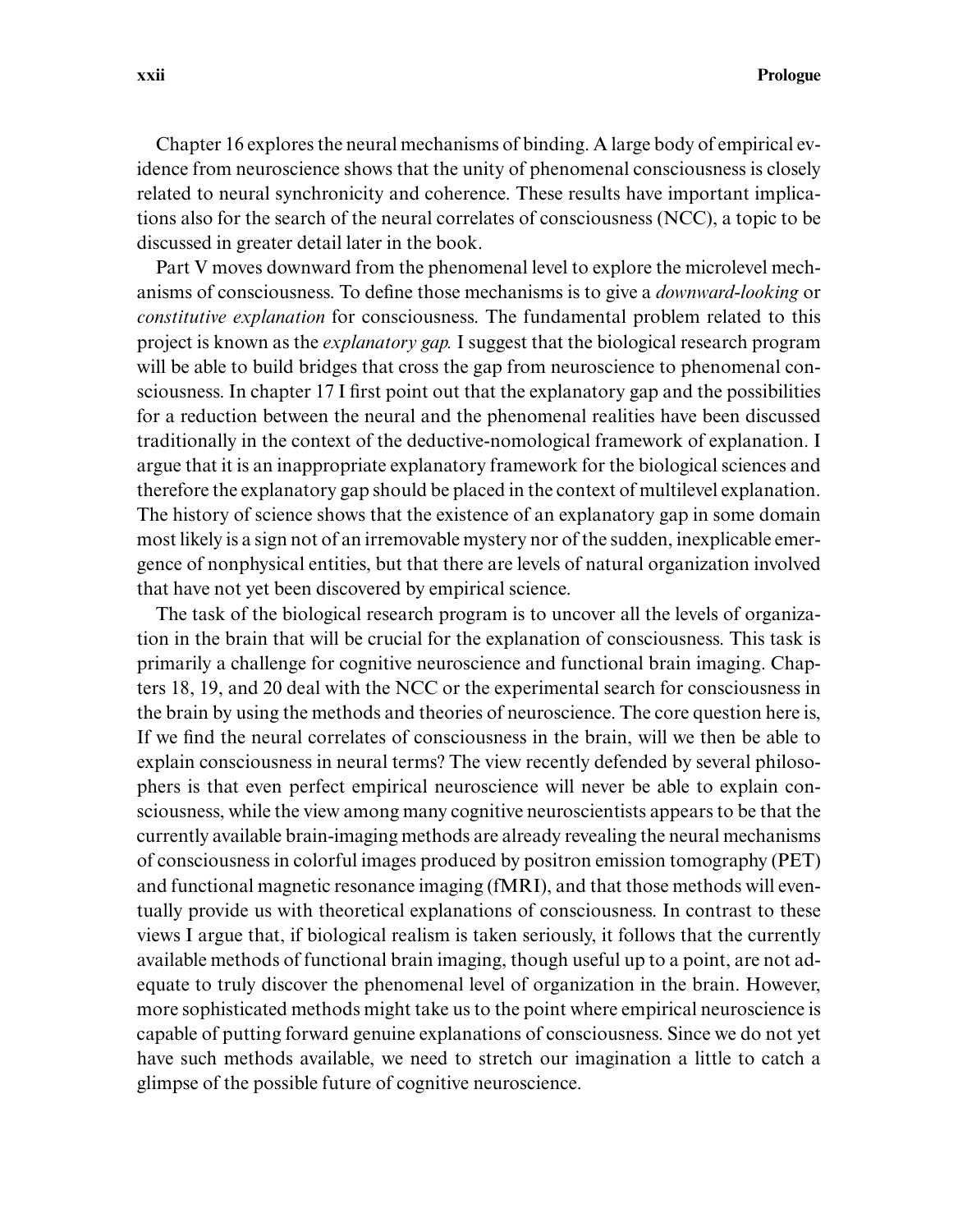In chapter 21 I speculate how the phenomenal level and its constitutive mechanisms might eventually be discovered in the brain, thereby transforming the cognitive neuroscience of consciousness into "phenomenal" neuroscience. Such a development is not going to be a simple matter because of severe methodological limitations in the measurement, observation, and modeling of higher levels of neural organization in the brain. Although the speculative scenario I delineate may sound like a science-fiction story, we should remember that for the neuroscientists of past generations, our current neuroimaging technology (such as PET, fMRI, magnetoencephalography [MEG], and transcranial magnetic stimulation [TMS]) would have been nothing but far-fetched science fiction.

In the final part VI, (chapters 22, 23, and 24) I explore the *causal powers* of consciousness and the threat from *epiphenomenalism.* The causal role of consciousness is defined at a higher level, where consciousness is itself a part or subsystem of the whole organism behaving in its environment. Thus, in the multilevel framework, defining the causal powers and higher-level roles of consciousness constitutes the *upward-looking* or *contextual explanation* of consciousness.

The *dissociation between explicit and implicit—*or *conscious and nonconscious—*information in the brain is considered first (chapter 22): What exactly do we learn about the causal powers of the phenomenal level from the studies on blindsight, implicit perception, nonconscious visually guided actions, and similar phenomena? The data on implicit processing reveal what the brain can do with purely nonconscious stimulus representations when phenomenal content—the subjective experience—normally elicited by the stimulus is selectively carved off, leaving the brain with only nonconscious information to live on. The evidence suggests that these nonconscious input-output transformations of sensory information in one way or another bypass the sphere of consciousness entirely, thereby revealing complex information-processing mechanisms in the brain that in themselves realize no phenomenal level of organization. These nonconscious zombie systems seem to have only limited causal powers in guiding organism-environment interaction, whereas the contribution of the phenomenal level seems to be decisive for meaningful interactions with our environment.

In chapter 23 I explore a variety of fascinating disorders, such as epileptic automatisms and sleepwalking, which temporarily seem to carve off the entire state of being conscious. Thus, these disorders turn the whole person into a nonconscious zombie that continues to roam about in the world, totally oblivious of the fact that within, there is nobody home. A careful examination of such zombies, however, reveals the crucial role of the internal world simulation in guiding external behavior. If the causal contribution of consciousness is wiped out, the remaining nonconscious organism-environment interaction, even if sometimes remarkably complex, is rather pointless all the same. Conversely, other types of disorders show that the simulated phenomenal world in the brain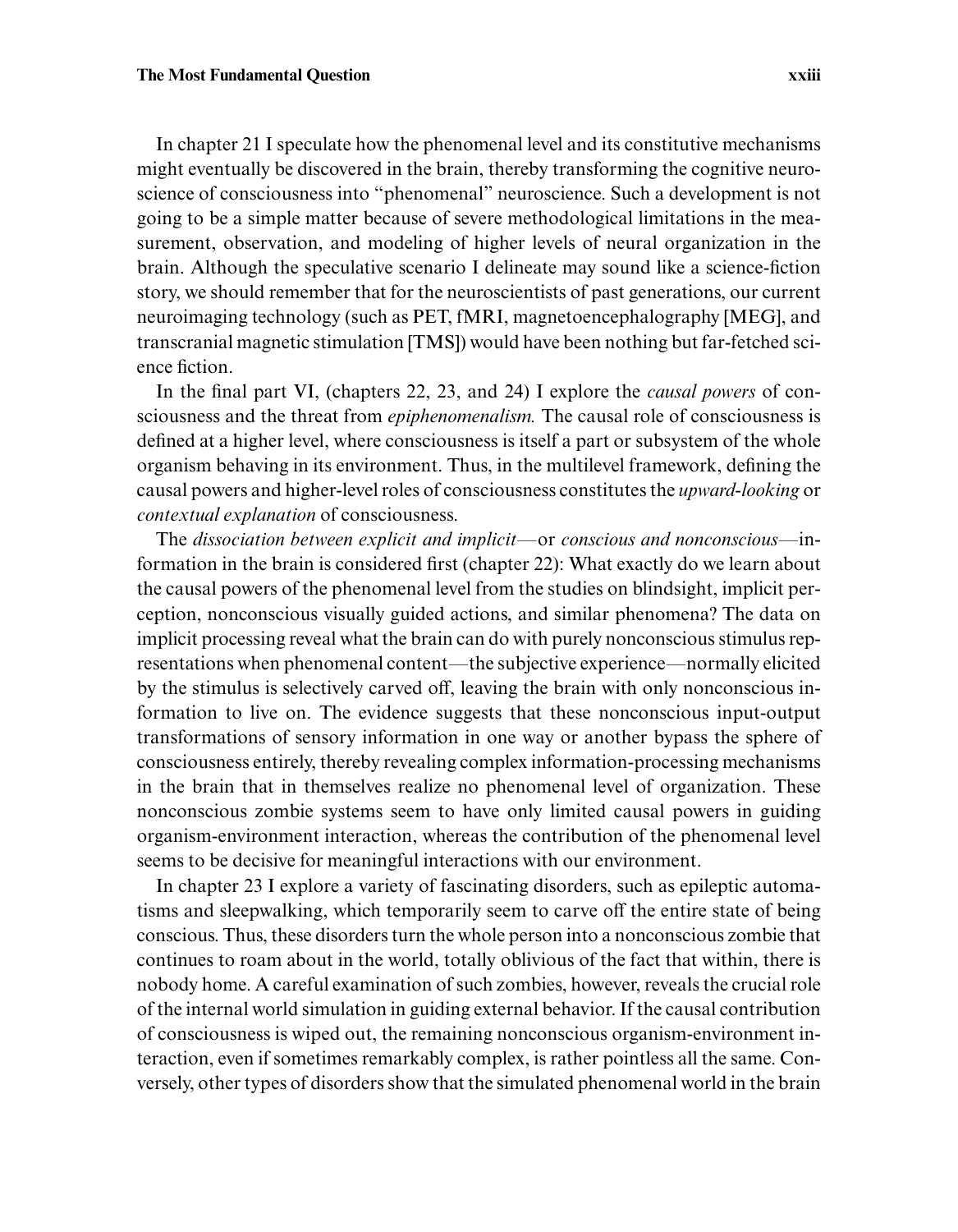## **xxiv Prologue**

has unique causal powers in determining the behavioral trajectories of our physical bodies. In the light of evidence from these disorders, consciousness surfaces as a causally potent biological system with unique causal powers. Therefore, we need not worry about epiphenomenalism any longer.

In chapter 24 I explore *the biological function of dreaming:* Why does the brain bother to construct a subjective world-*for-me* during sleep, when the internal world simulation can in no way influence behavior? I propose that the dream reality in the brain was originally a nocturnal simulation of adaptively important events that our ancestors repeatedly were exposed to during the course of evolutionary history. This theory explains most of the conspicuous statistical properties of phenomenal dream content; among other things, why nightmares, bad dreams, and other unpleasant recurring dream themes exist and why they are a universal feature of human dream life; why we all easily fall prey to posttraumatic nightmares after going through life-threatening events in the real world; and why we all frequently dream about being late, failing in studies or work, or about our other everyday worries. The threat-simulation theory postulates that our dream-production system is originally an *evolved biological defense mechanism.* Once we know what to look for in the content of dreams, we find that the dreaming brain still shows clear and abundant traces of its evolutionary function.

All in all, the biological research program on consciousness, based on the core assumptions of biological realism and the world-simulation metaphor, integrates the philosophy, methodology, and empirical study of consciousness into one unified big picture which guides empirical research in new and fruitful directions. I have tried to present the big picture in this book as clearly and in as much detail as possible. The treatment covers philosophy, psychology, and cognitive neuroscience in an attempt to integrate their independent contributions to the study of consciousness and to incorporate the emerging overall view of consciousness into the biological research program.

Still, I am afraid that in many places the treatment remains rather sketchy or superficial, at least for specialists working within the particular disciplines involved. I have had to trespass into the territories of at least the following disciplines: philosophy of mind, philosophy of science, biology, neuroscience, dream research, evolutionary psychology, neuropsychology, and cognitive science. The issues I have included in the book I have judged as being absolutely crucial for understanding consciousness, no matter which disciplines they fall into. Undoubtedly, most of the issues deserve a book of their own for a more detailed treatment. My goal, however, was not to write another purely philosophical book about consciousness for professional philosophers (and most likely almost incomprehensible to empirical scientists), or another purely scientific review of the neural basis of consciousness for neuropsychologists and cognitive neuroscientists (without any discussion of the philosophical issues involved). By contrast, my goal is to cross the traditional disciplinary borderlines to paint with broad strokes a general multidisciplinary picture of consciousness. I hope that the broadness of the overall